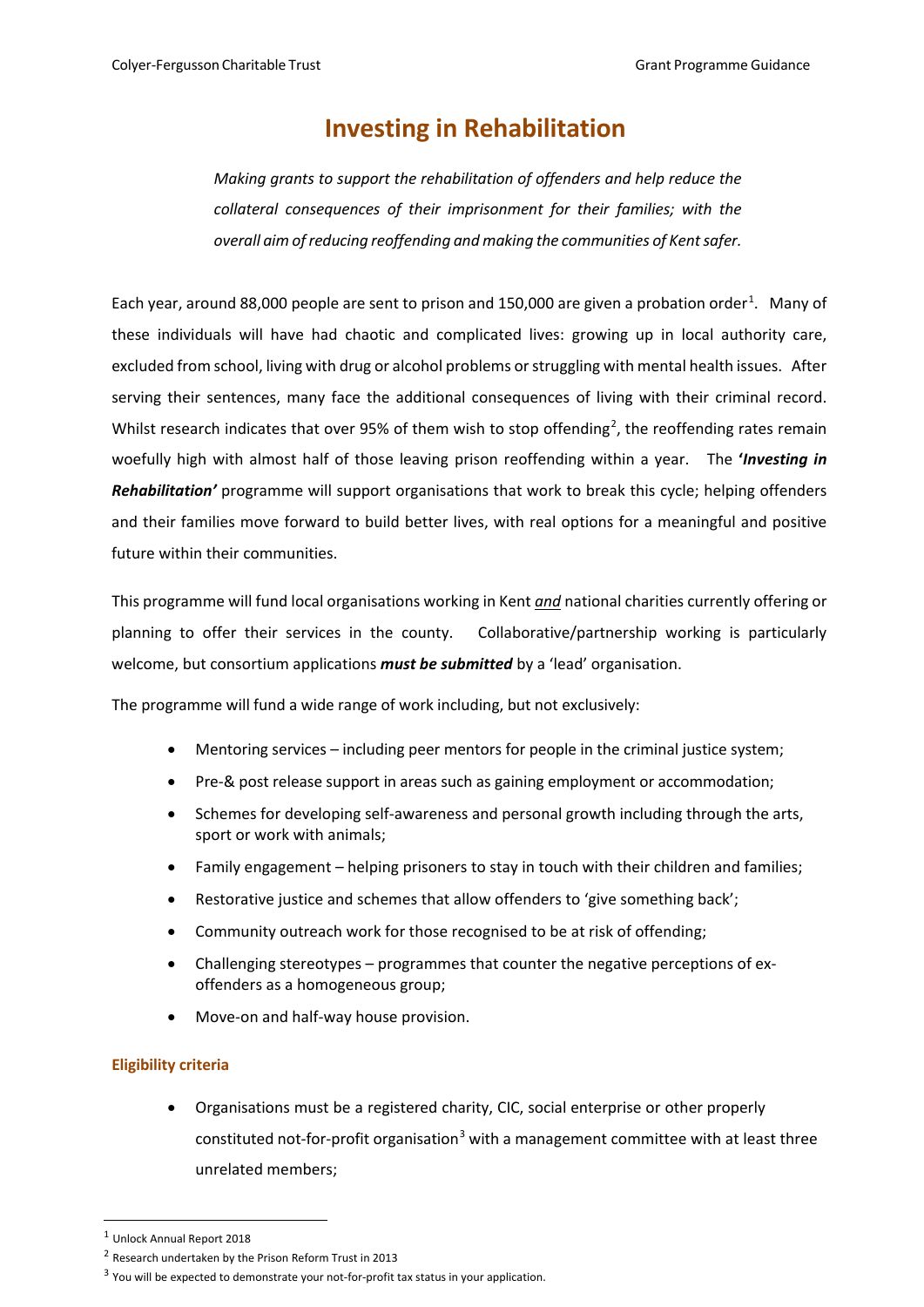- Organisations must be working with people resident in, or in custody within Kent;
- Funding to cover the **core costs of an existing service** ideally should unlock new opportunities or extend the service in some way;
- Organisations **must** be able to provide at least two years of published financial accounts;
- Grants can be paid only into a UK bank account in the organisation's name.

#### **Level of funding available**

This grant programme will offer one-off and multi-year grants. Ordinarily, the smallest grant available within the programme will be £7,500 and the largest £75,000. However, organisations wishing to apply for a smaller or larger sum should write to the Chief Executive, Jacqueline Rae: *jrae@cfct.org.uk* with a brief summary of their application (*no more than 300 words*) **before** applying.

**Please note** - the total grant cannot be greater than 50% of your most recent annual turnover.

#### **Living Wage**

The Trust is a Living Wage Funder and it encourages grant applicants to cost all salaries included in their application at the living wage rate. The current living wage rate can be found on the Living Wage website: www.livingwage.org.uk

#### **Exclusions**

We regret that ordinarily we are not able to fund:

- Individuals unless they are made as part of our 'Hardship Awards' Programme
- Anything deemed to be the responsibility of the State
- Nurseries, schools and colleges
- Hospitals and health authorities
- Medical care, medical equipment or medical research
- Academic research, scholarships or bursaries
- Animal charities
- The promotion of religion
- The restoration or conservation of buildings
- Annual or one-off events and festivals
- Work outside of Kent
- Endowment appeals
- Work that has already taken place i.e. retrospective funding
- Round-robin, widely circulated appeals